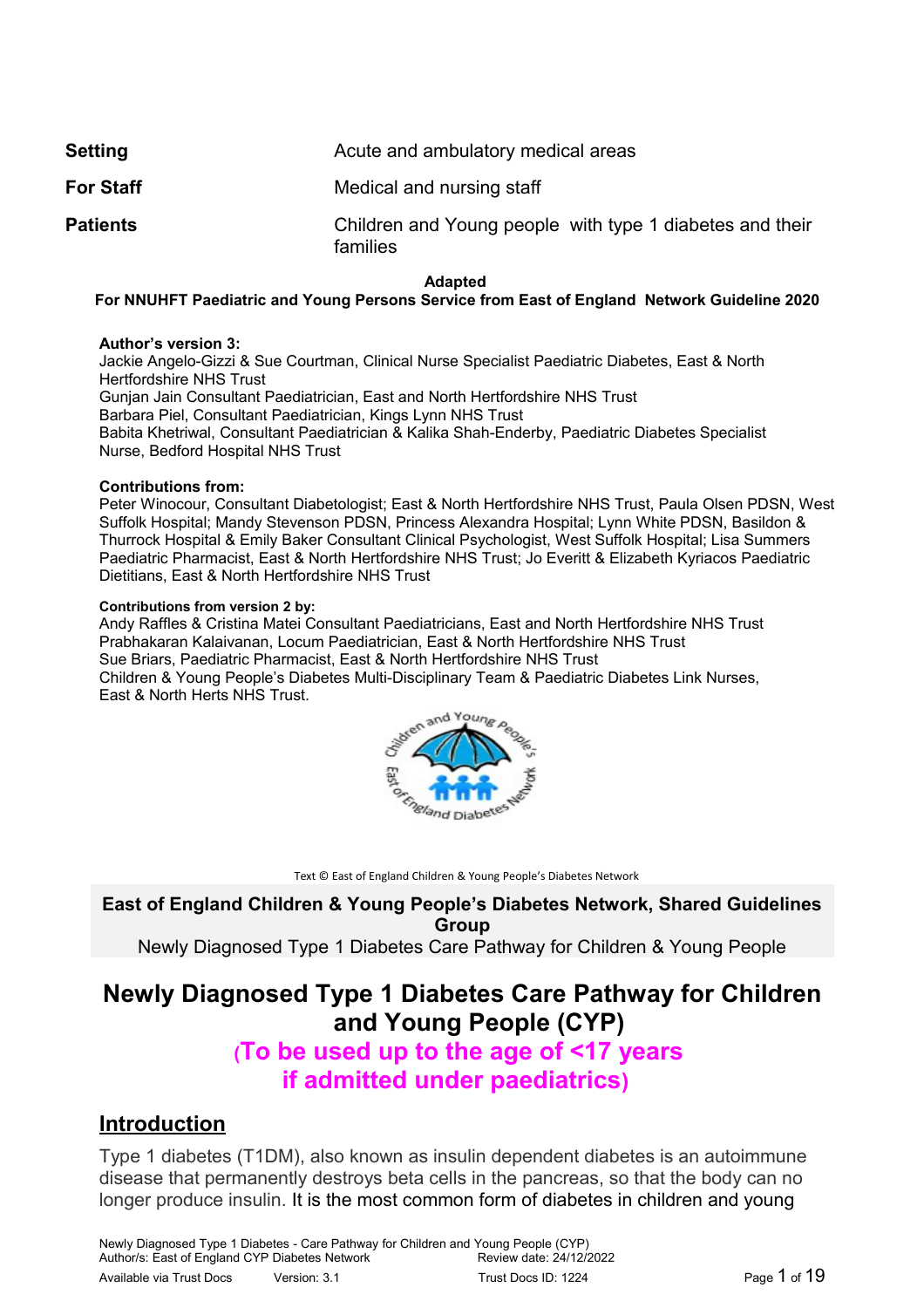people (CYP). The current estimate of prevalence of Type 1 diabetes in CYP under the age of 19 years in the UK is one per 430-530.

T1DM symptoms should be treated immediately, as without treatment with insulin it is not compatible with life.

**Symptoms include:**

- History of polyuria/polydipsia
- [Feeling tired](http://www.diabetes.co.uk/symptoms/extreme-tiredness.html)
- [Losing weight](http://www.diabetes.co.uk/symptoms/unexplained-weight-loss.html)
- Skin infections
- [Genital itchiness](http://www.diabetes.co.uk/symptoms/genital-itching.html)

## **Scope**

This care pathway is to be used by all staff in clinical areas caring for newly diagnosed Children and Young Person (CYP) with T1DM up to their  $19<sup>th</sup>$  birthday (see ref to adult care for aged 16-19 years). The care pathway will then be used by the CYP Diabetes team to continue care after discharge.

NB: when patients present with an elevated blood glucose who are obese or have a strong family history of type 2 diabetes or may not have weight loss continue to follow this care pathway but please discuss with the CYP Diabetes consultant (see Appendix 1) as other forms of diabetes may be considered. Also consider transient hyperglycaemia, where there is no history in keeping with diabetes.

**CYP Diabetes Team**: includes specialist CYP nurses, paediatric consultants, paediatric dietitians & paediatric clinical psychologists

## **Purpose**

- To plan, facilitate and promote a safe, seamless commencement of insulin therapy
- To provide continuity and consistency of care, minimising duplication and gaps in care to CYP and families
- To ensure CYP and their families are given the appropriate education to enable them to continue management and become experts in their own diabetes management once discharged. The aim is a good quality of life and to reach their full potential.
- To minimise the risk of severe hypoglycaemia and diabetic ketoacidosis (DKA).
- To minimise prescribing errors.
- To increase CYP/ families' satisfaction with the care and advice given.

## **Definitions**

World Health Organisation (WHO) diagnostic criteria for diabetes based on blood glucose measurement and presence of symptoms:

### 1. **Random plasma glucose concentration of equal to or greater than 11.1mmol/L**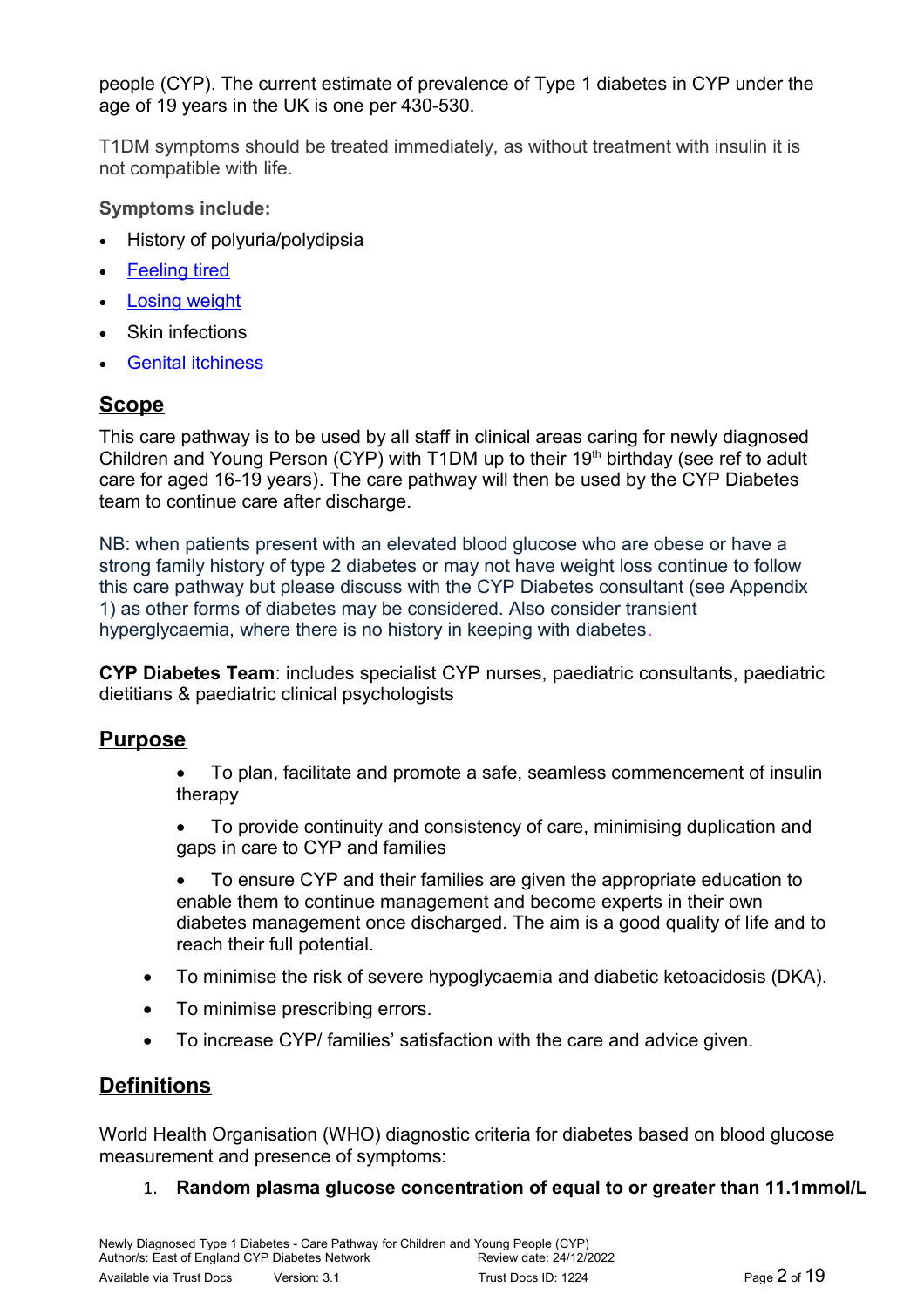OR

### 2. **Fasting plasma glucose of equal to or greater than 7.0mmol/L**

*Fasting is defined as no caloric intake for at least 8 hours.*

### **Note:** *Oral Glucose Tolerance Test (OGTT) is not required for diagnosis of TIDM.* It

is generally required for evaluation of suspected type 2 diabetes, monogenic diabetes or cystic fibrosis related diabetes.

## **Capillary Blood Ketones (CBK)**

Capillary blood ketone measurement provides an accurate indicator of Diabetic Ketoacidosis (DKA). The blood ketone meters used in hospital, measures the blood  $keta - \beta$ -hydroxybutyrate - directly. New patients are given a blood ketone meter for home use.

| Interpretation of Blood Ketone Measurement   |                                                                                                                                                                                                                                                                                                                                                                                 |  |  |
|----------------------------------------------|---------------------------------------------------------------------------------------------------------------------------------------------------------------------------------------------------------------------------------------------------------------------------------------------------------------------------------------------------------------------------------|--|--|
| <b>Blood Ketones</b>                         | <b>Significance</b>                                                                                                                                                                                                                                                                                                                                                             |  |  |
| Less than or equal to<br>0.6mmol/L           | <b>Normal</b>                                                                                                                                                                                                                                                                                                                                                                   |  |  |
| $0.7 - 1.5$ mmol/L                           | May require additional quick-acting insulin immediately.<br>Inform doctor. Recheck blood glucose & blood ketones 2<br>hourly.                                                                                                                                                                                                                                                   |  |  |
| $1.6 - 2.9$ mmol/L                           | <b>AT RISK OF DKA</b><br>Will require additional quick-acting insulin IMMEDIATELY<br>(see page 9). Recheck blood glucose and blood ketones 2<br>hourly.                                                                                                                                                                                                                         |  |  |
| <b>Greater than or equal</b><br>to 3.0mmol/L | <b>ASSESS FOR POSSIBLE DKA AS PER DKA GUIDELINE</b><br>Up to 18 <sup>th</sup> birthday use: The Integrated Care Pathway for<br>Children & Young People with Diabetic Ketoacidosis (up to<br>their 18 <sup>th</sup> birthday<br>18 <sup>th</sup> birthday onwards use: The Management of Diabetic<br>Ketoacidosis (DKA) in Adults (i.e. aged over 18 years) -<br><b>CGSG 119</b> |  |  |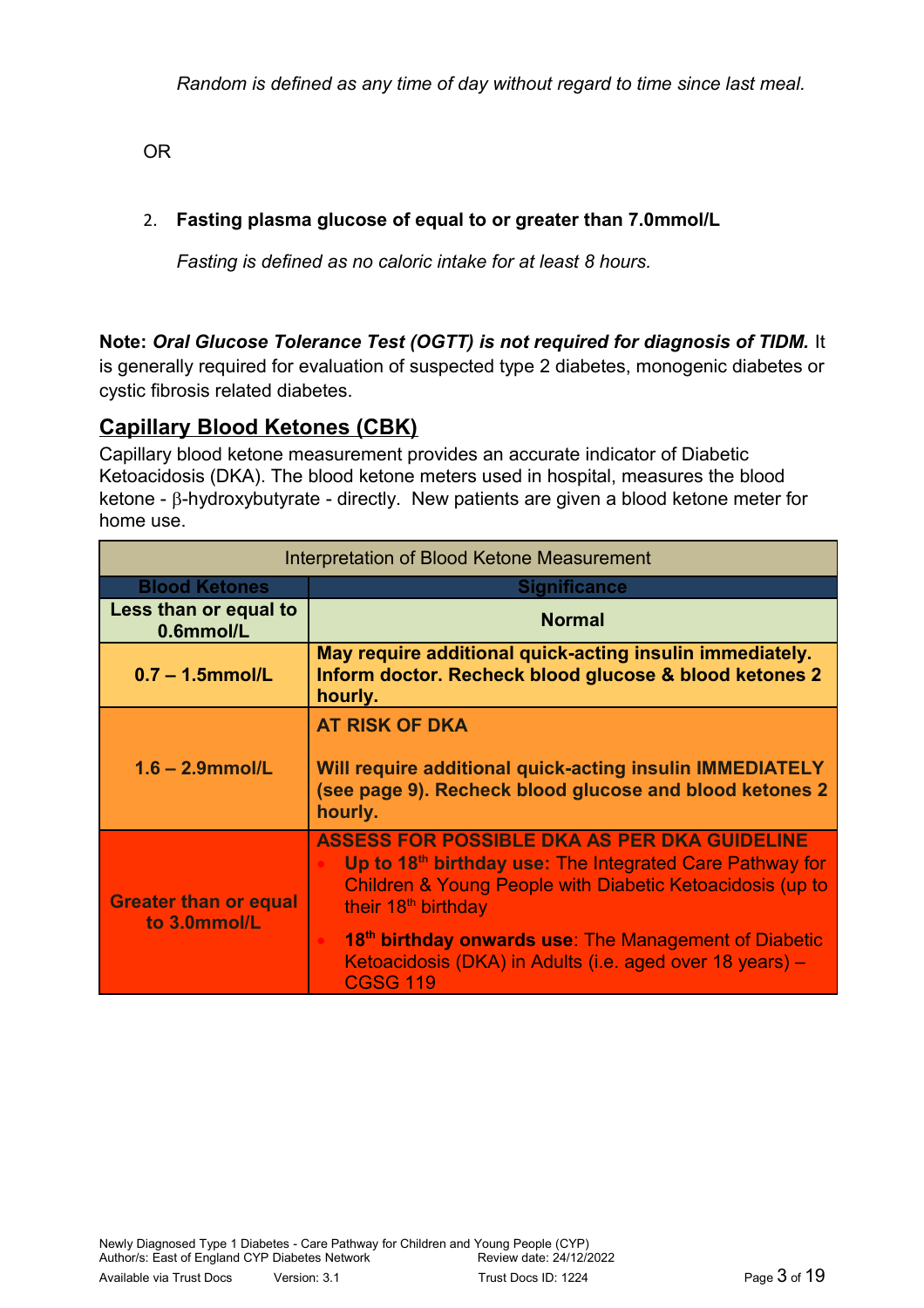#### **Duties**

**Acute area staff (medical & nursing staff):** print the care pathway from the Intranet and begin working through the pathway.

**CYP Diabetes Team**: support the acute area staff and continue working through the pathway with the CYP/family on discharge.

#### Key message

Families, children and young people with diabetes benefit greatly from a good start to diabetes care with confident, clear, positive messages, support and advice (NICE 2015)<sup>1</sup>. The International Society of Paediatric & Adolescent Diabetes (ISPAD)<sup>2</sup> recommends that from the outset care should be patient-focused with an emphasis on the CYP and relevant family members should receive care from an MDT comprising of specialists in both diabetes and paediatrics with specialist medical care.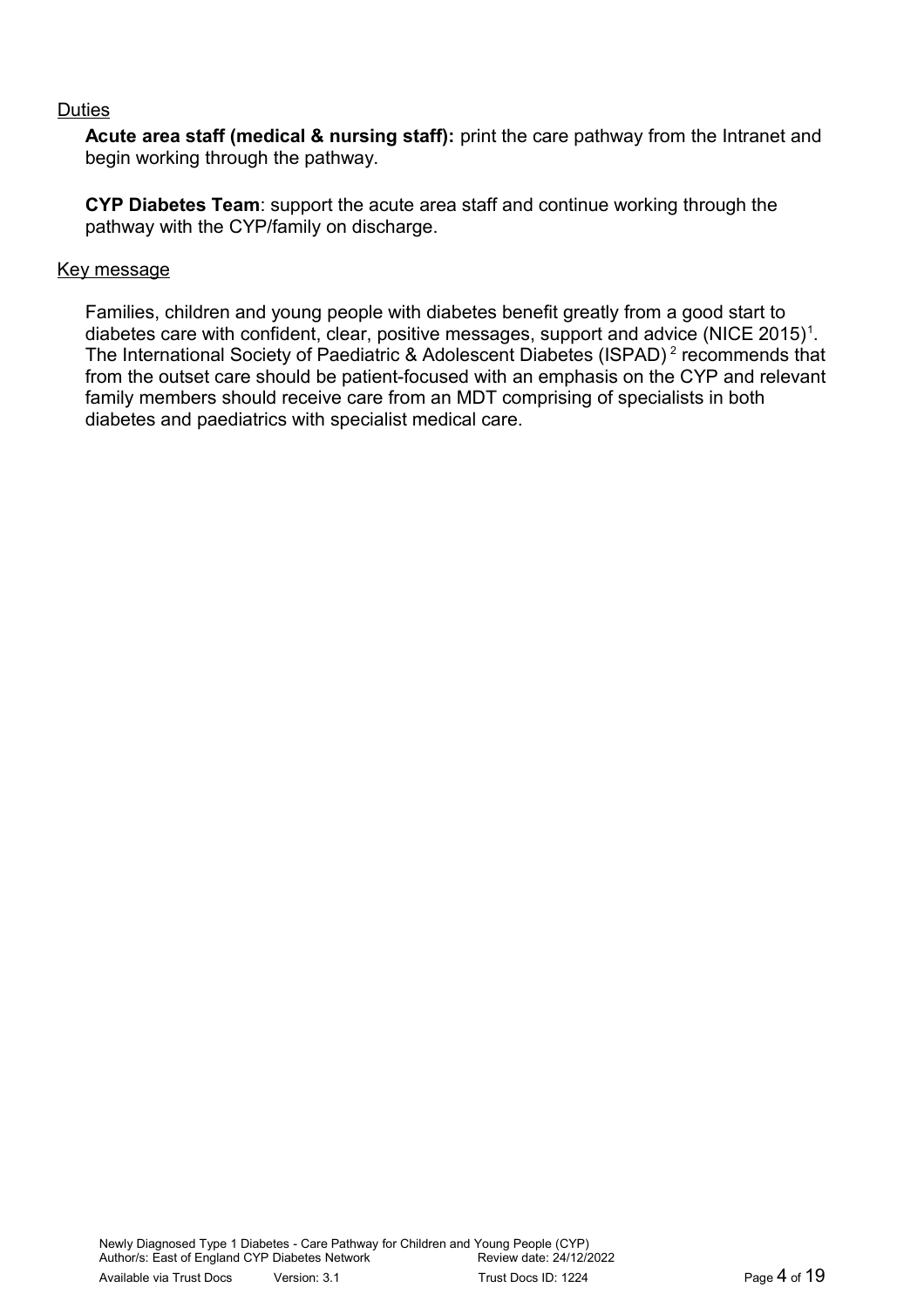#### *Newly Diagnosed Type 1 Diabetes Care Pathway For Children and Young People (Up to 17 year if admitted under Paediatrics)*

| Name:         | NHS no.      | Date $dd/mm/yyyy$ |  |  |
|---------------|--------------|-------------------|--|--|
| (Use sticker) |              |                   |  |  |
| Address:      | Hospital no. | Time:             |  |  |
| DOB:          | GP:          | Consultant:       |  |  |

| Seen in (department): | Admitted to: |
|-----------------------|--------------|
|                       |              |

| <b>INITIAL RAPID ASSESSMENT</b>                                                                                   | $\Omega$<br>Are any of the following present?                                                                                                                                                                                                                                    |
|-------------------------------------------------------------------------------------------------------------------|----------------------------------------------------------------------------------------------------------------------------------------------------------------------------------------------------------------------------------------------------------------------------------|
| On presentation assess:<br><b>Airway</b><br><b>Breathing</b><br>п<br><b>Circulation</b><br><b>Disability</b><br>п | • blood pH < 7.30 or Bicarbonate<br><15mmol/L<br>• Blood glucose > 11.1mmol/L<br>• Blood ketones > 3mmol/L<br>• And/or dehydration $> 5\%$<br>If so, consider DKA AND IMMEDIATELY<br>Discuss with consultant on call. (see<br>Appendix 1)<br>YES $\pi$<br><b>DKA</b><br>$NO \pi$ |

**N.B.** If CYP is in Diabetic keto-acidosis use **The Integrated Care Pathway for Children and Young People with Diabetic Ketoacidosis ,up to the age of 17 years if under paediatric care, (**or **The Management of Diabetic Ketoacidosis (DKA) in Adults , if over 16years and admitted to adult care)** .Print from Intranet. Clinical guidelines/ paediatrics/diabetes/ BSPED Integrated Care Pathway for CYP with DKA) [Trustdocs17464](http://trustdocs/ViewDoc.aspx?id=17464)

Also see section on management of ambulatory DKA, (Appendix 3) http://nnvmwebapps01/TrustDocs/ViewDoc.aspx?id=17464 http://nnvmwebapps01/TrustDocs/ViewDoc.aspx? id=17464http://nnvmwebapps01/TrustDocs/ViewDoc.aspx?id=17464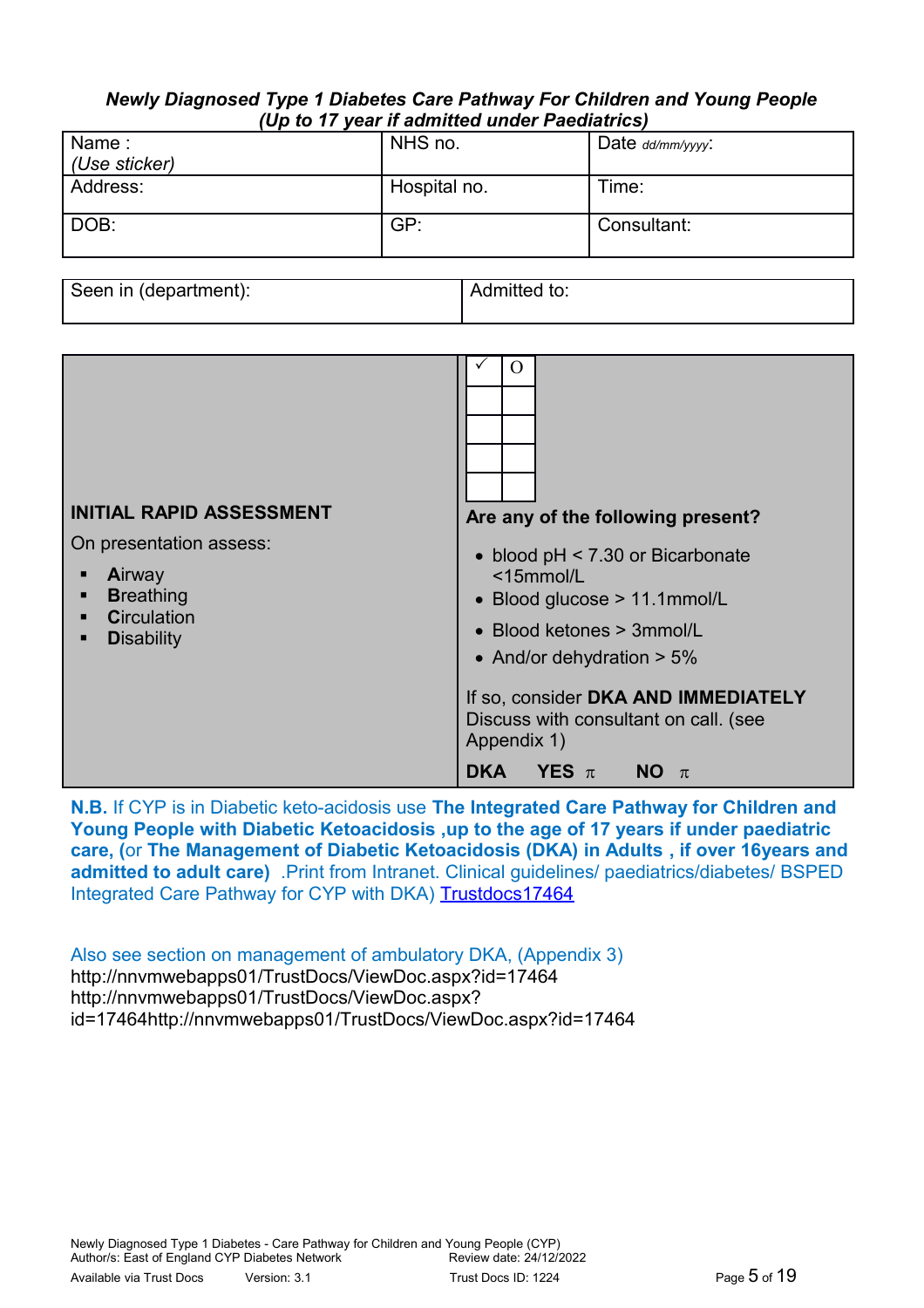### \*Print Care Pathway and use it in conjunction with the Starter Pack (see Page 13)

### **Staff details to be recorded in full below, then initials may be used within the document.**

| Name: | Signature: | <b>Time</b> | <b>Date</b> | Initials |
|-------|------------|-------------|-------------|----------|
|       |            |             |             |          |
|       |            |             |             |          |
|       |            |             |             |          |
|       |            |             |             |          |

### **ALL children presenting with newly diagnosed diabetes require the blood tests below**

| <b>BLOODS to take:</b>   | $(\checkmark)$ | <b>Date</b> | <b>Initial</b> | <b>BLOODS to take:</b>   | $(\checkmark)$ | <b>Date</b> | <b>Initial</b> |
|--------------------------|----------------|-------------|----------------|--------------------------|----------------|-------------|----------------|
| $\bullet$ Thyroid        |                |             |                | • GAD antibodies         |                |             |                |
| function(TSH/T4          |                |             |                |                          |                |             |                |
| • Thyroid antibodies     |                |             |                | • Islet-Antigen 2 (IA-2) |                |             |                |
| $\bullet$ HbA1c          |                |             |                | • Coeliac screen(TTG)    |                |             |                |
| • Lab glucose            |                |             |                | • FBC, Ferritin, U&E,    |                |             |                |
|                          |                |             |                |                          |                |             |                |
| Blood culture if febrile |                |             |                | Lipid profile            |                |             |                |
| Amylase if severe        |                |             |                | CRP and urine culture    |                |             |                |
| abdominal pain           |                |             |                | if febrile               |                |             |                |
| Further infection        |                |             |                | Vitamin D                |                |             |                |
| screen dependent on      |                |             |                |                          |                |             |                |
| clinical assessment      |                |             |                |                          |                |             |                |

**PLEASE NOTE:** items with \* denotes education and training sections or part-sections that **must be** provided to the child/young person & family before discharge.

### **\*On diagnosis, CYP MUST be discussed with a senior member of the Children and Young Persons (C&YP) diabetes team within 24 hours of presentation. It is essential this information is documented below with details of discussion recorded in patient notes.**

| Date: | lme. | Discussed with: | Name/signature/designation: |
|-------|------|-----------------|-----------------------------|
|       |      |                 |                             |

### **Each CYP to be seen by a member of the Diabetes Team on the next working day (Monday – Friday).**

USEFUL CONTACTS:

Diabetes Nursing Team office: Tel: 01603 287504 (option 2) or

Email: pdsn@nnuh.nhs.uk

Diabetes out of Hours Service for patients: Tel: 01603 286286 (ask for Children's Assessment Unit)

(5pm to 8am Monday - Friday and 24 hours weekends and bank holidays). Health care professionals may seek 24 hour advice through the on-call service. Please see the on –call folders for the escalation policy prior to calling the team (Appendix 1)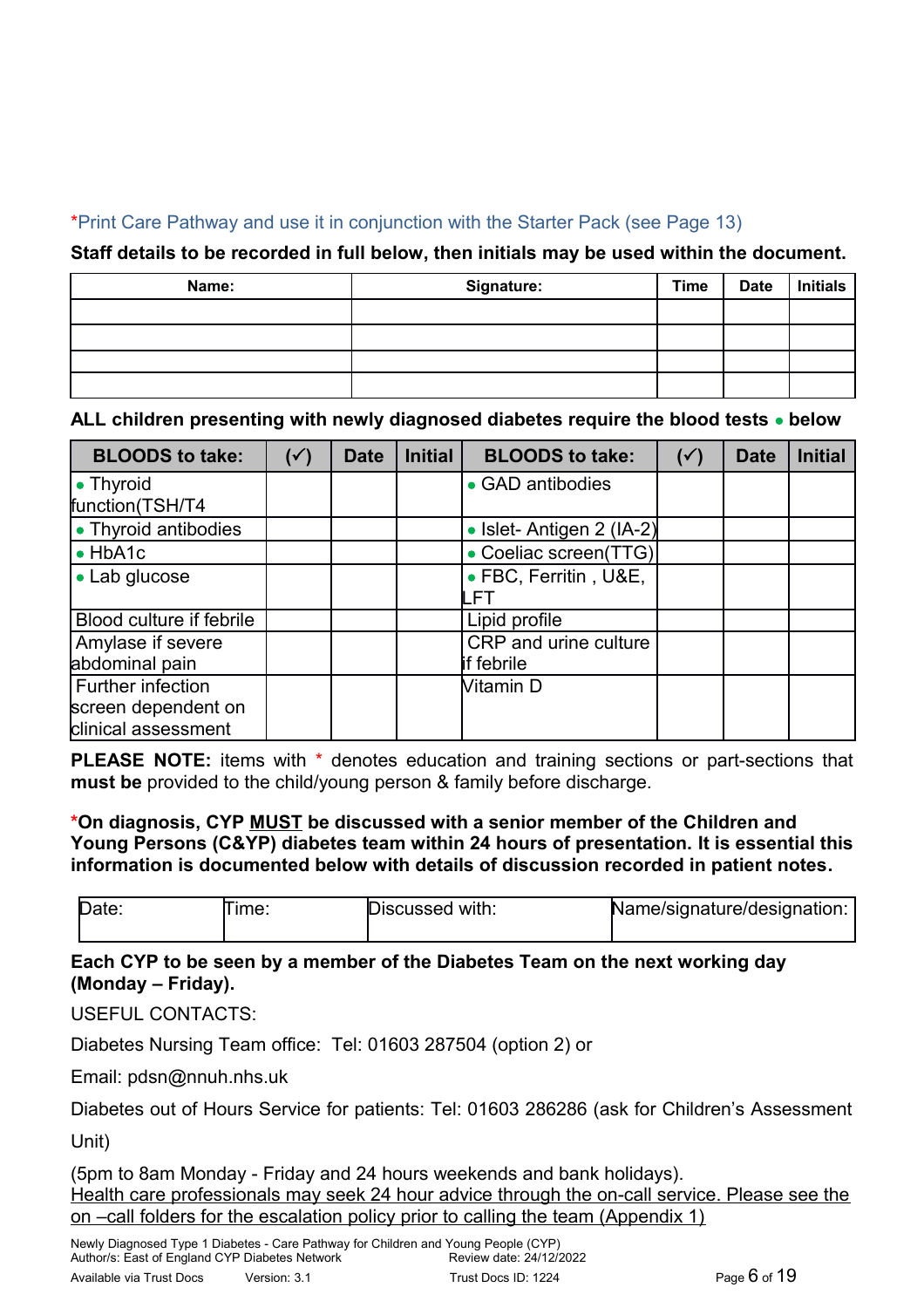Ensure that diabetes training is commenced and documented. Key information and practical skills that CYP with type 1 diabetes need to know before they leave hospital are:

- **How to do CBG (capillary blood glucose)**
- **How to administer insulin**
- **Awareness of hypoglycemia and management If CBG near normal range before discharge**

### Admission

**Discuss with a member of the Diabetes Team (MDT)- record discussion in patient notes and in section on page 6-** Overnight admission may be necessary for education and support, as some families need time to adjust to the diagnosis, even if not ketoacidotic.

**Children under the age of 2 years must be admitted. Those under 6 weeks should be transferred to a tertiary centre.**

**Patients above 16 years of age are likely to be admitted to adult wards and managed by the adult medical/diabetes teams in collaboration with the CYP Diabetes Team** (see Trust Guideline re management of Young People aged 16-18 years who present in DKA)

\*Insulin

All CYP should be commenced on Multiple Daily Injection (MDI) insulin regimen, with carb counting, at diagnosis. CYP on MDI insulin regimen take a once daily basal insulin in the evening (before bed) and rapid acting insulin before carbohydrate containing food.

Give a **Total Daily Dose (TDD) of 0.75units/Kg**. For children less than 5 years, consider 0.5 units/Kg total daily dose.

**CYP under 12 years** require: 0.5 unit Novo pen Echo (red) for insulin Novorapid & 0.5 unit Novo pen Echo( Blue) for Degludec( or Levemir if under 2 years of age )

**CYP over 12 years** require: 0.5 unit Novo pen Echo (red) for insulin Novorapid & either 0.5u Novo pen Echo Blue for Degludec cartridges or Degludec Flexi pen ( 1 unit increments )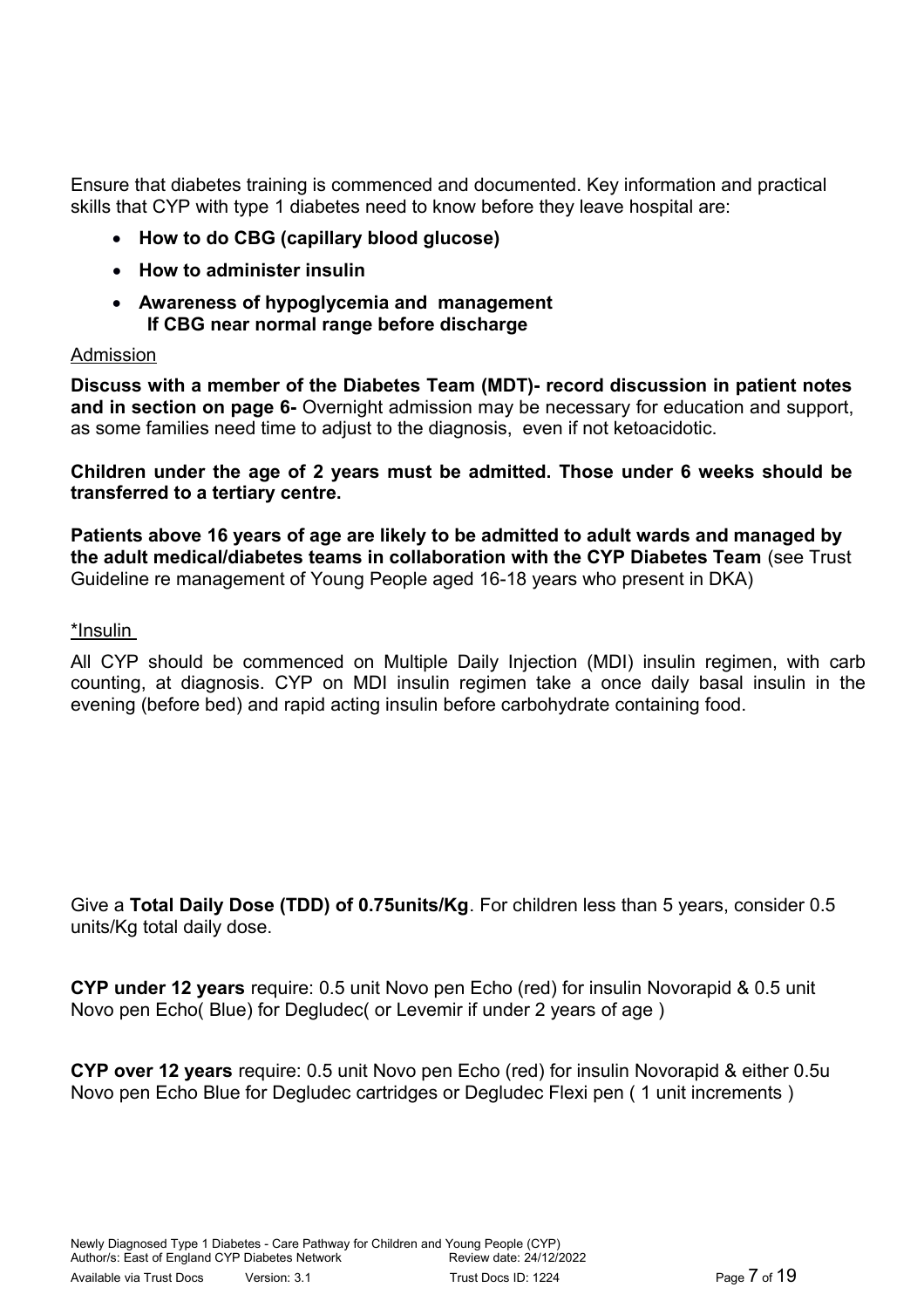|                                                                                           | Table 1                                              |
|-------------------------------------------------------------------------------------------|------------------------------------------------------|
| <b>Multiple Daily Injection Regimen:-</b>                                                 | <b>EXAMPLE: child aged 6 years:</b>                  |
| Calculate total daily dose (TTD) as above :-                                              | Weight = $20Kg \times 0.75$ units/Kg: TDD = 15 units |
| Prescribe on EPMA/ paper chart                                                            | Therefore:                                           |
| Insulin Degludec                                                                          | 1. Insulin Degludec (Tresiba): 4.5 Units             |
| 30% of TDD: Once a day in the evening<br>(use Levemir 40% of TTD in the morning           | 2. Insulin NOVORAPID:                                |
| if under 2 years)                                                                         | Insulin to Carb ratio = $400/15 = 26.66$             |
| Insulin NOVORAPID<br>Calculate insulin to carb ratio based on<br>300, 400 or 500 rule and | (Use ICR 1:27)                                       |
|                                                                                           | Correction factor $100/15 = 6.66$                    |
|                                                                                           | (Use correction factor 1:7)                          |
| correction based on 100 rule(as box below on<br>page 7)                                   |                                                      |
| Print dose planner from S/Drive/Jenny<br>Lind                                             |                                                      |
| Diabetes Team/ Pump and MDI folder                                                        |                                                      |
|                                                                                           |                                                      |

| Dosing Guidance for calculating insulin to carb ratios |                                   |                                    |       | <b>STARTING</b><br><b>INSULIN</b><br><b>SENSITIVITY</b><br><b>FACTOR (ISF)</b> |
|--------------------------------------------------------|-----------------------------------|------------------------------------|-------|--------------------------------------------------------------------------------|
| <b>Under 5 years old:</b><br>use 300 rule              | 5 - 11 years old:<br>use 400 rule | Over 11 years old:<br>use 500 rule |       | <b>100 rule</b>                                                                |
|                                                        |                                   |                                    |       |                                                                                |
| Carbohydrate ratio:                                    |                                   | <b>Smart meter</b>                 | Type: |                                                                                |
| <b>Insulin Sensitivity</b>                             |                                   | provided                           | Date: |                                                                                |

**ALL** CYP newly diagnosed with type 1 diabetes need to be treated with insulin regardless of the time of day of diagnosis.

If the time of diagnosis does not fit with the insulin timings above i.e. it is not a meal time or bedt **hyperglycaemia and commence Basal/ Bolus regimen at the first mealtime .**

# Always prescribe STAT dose of Insulin NOVORAPID on the STAT section of the drug chart /EPM

It is important to use Insulin NOVORAPID as this will reduce CBG and 'switch off' blood ketone product

Long acting insulin can be started at any time in the 24 hour period and there is no need to wait until the preferred time over the next few days

| *Demonstrate to parents and CYP how to use          | <b>Date</b> |
|-----------------------------------------------------|-------------|
| their insulin pen and perform an <b>injection</b> ; |             |
| encourage them to practise                          |             |

factor: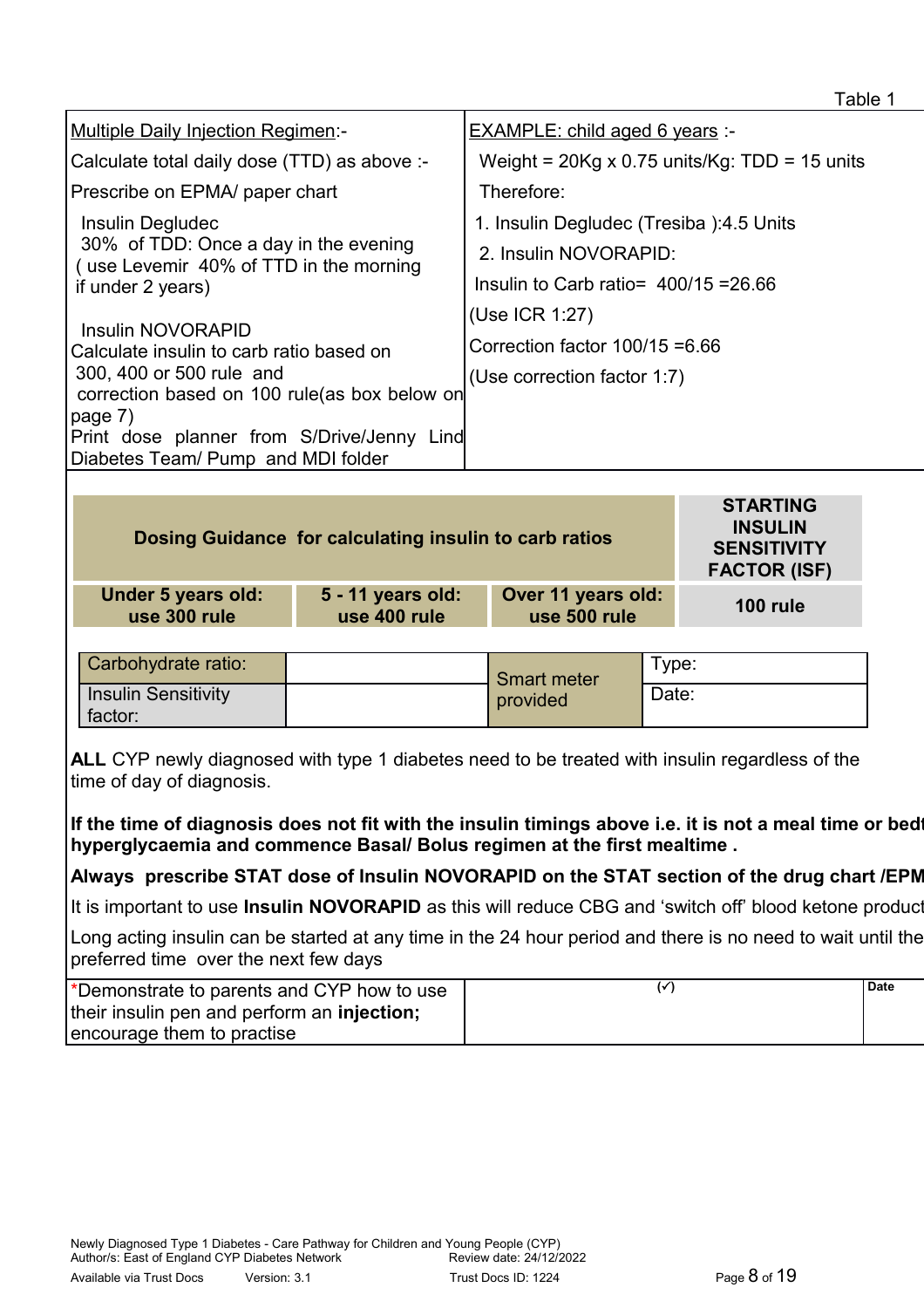# \***Capillary Blood Glucose (CNG) Monitoring**

The CYP and family will have a home blood glucose meter **in their starter pack.** It is important they become confident in its use. **Ensure they know the meter and finger-pricking/ lancet device are single person use only.**

**NB.** If the CYP is an in-patient, any insulin dose adjustments must be made using the blood glucose reading obtained from the Trust calibrated (point of care) blood glucose meter (please ensure patients use their own finger pricker device).

| *Demonstrate to CYP and family how to use their CBG meter as<br>soon as possible; once they are confident, encourage them to use<br>meter                                                                                          | $(\checkmark)$ | <b>Date</b> | <b>Initial</b> |  |
|------------------------------------------------------------------------------------------------------------------------------------------------------------------------------------------------------------------------------------|----------------|-------------|----------------|--|
| *Check CBG levels at least 6x/day including pre-meals, after<br>school and pre-child/ parents bedtime. Overnight Glucose<br>checking may also be advised during the post diagnosis period<br>and later where clinically indicated. |                |             |                |  |
| *Record all results in home monitoring diary and on the<br>prescription chart. Explain to CYP and family how to fill out diary                                                                                                     |                |             |                |  |
| Discuss data download facilities e.g. Diasend, with family &<br>provide details of how to set up an account and download (give<br>NNUH Diasend clinic code 83-77913).                                                              |                |             |                |  |

### **If CBG is less than 4mmol/L refer to the Guideline for Management of Hypoglycaemia (on the intranet)**

## \* **Capillary Blood Ketone (CBK) Monitoring**

| <b>CHECK CBK ON ADMISSION:</b>                                                                                                                                                                                                                                                                                                                                | $(\checkmark)$ | Date | <b>Initial</b> |
|---------------------------------------------------------------------------------------------------------------------------------------------------------------------------------------------------------------------------------------------------------------------------------------------------------------------------------------------------------------|----------------|------|----------------|
| CBK < 1.6mmol/L repeat at next CBG check.                                                                                                                                                                                                                                                                                                                     |                |      |                |
| CBK greater than or equal to 1.6mmol/L give Insulin<br>NOVORAPID without delay.                                                                                                                                                                                                                                                                               |                |      |                |
| $\circ$ If this coincides with a mealtime use the calculations in<br>TABLE 1<br>pg 6. Repeat CBK after 2 hours.                                                                                                                                                                                                                                               |                |      |                |
| If not a mealtime, give Insulin NOVORAPID dose at 10% of<br>$\circ$<br>calculated TDD in TABLE 2 pg 8. Repeat CBK after 2<br>hours.                                                                                                                                                                                                                           |                |      |                |
| • If CBK continue to be greater than or equal to 1.6mmol/L repeat<br>STAT dose of Insulin NOVORAPID as above leaving a minimum<br>of 2 hours between Insulin NOVORAPID doses. Report static or<br>increasing CBK levels to doctors for advice re: further<br>management- see Appendix 1-. NB: CBK levels should reduce<br>once insulin therapy has commenced. |                |      |                |
| Once CBK less than 1.6mmol/L repeat CBK with next CBG to avoid<br>$\bullet$<br>multiple finger-prick checks.                                                                                                                                                                                                                                                  |                |      |                |
| Once CBK levels are 0.6mmol/L or below no further CBK testing<br>required unless the CYP deteriorates (NB: CBK of greater than<br>0.6mmol/L should not delay discharge in a well-child with reducing<br>CBG)                                                                                                                                                  |                |      |                |
| The CYP Diabetes nurses will educate family re: use of CBK                                                                                                                                                                                                                                                                                                    |                |      |                |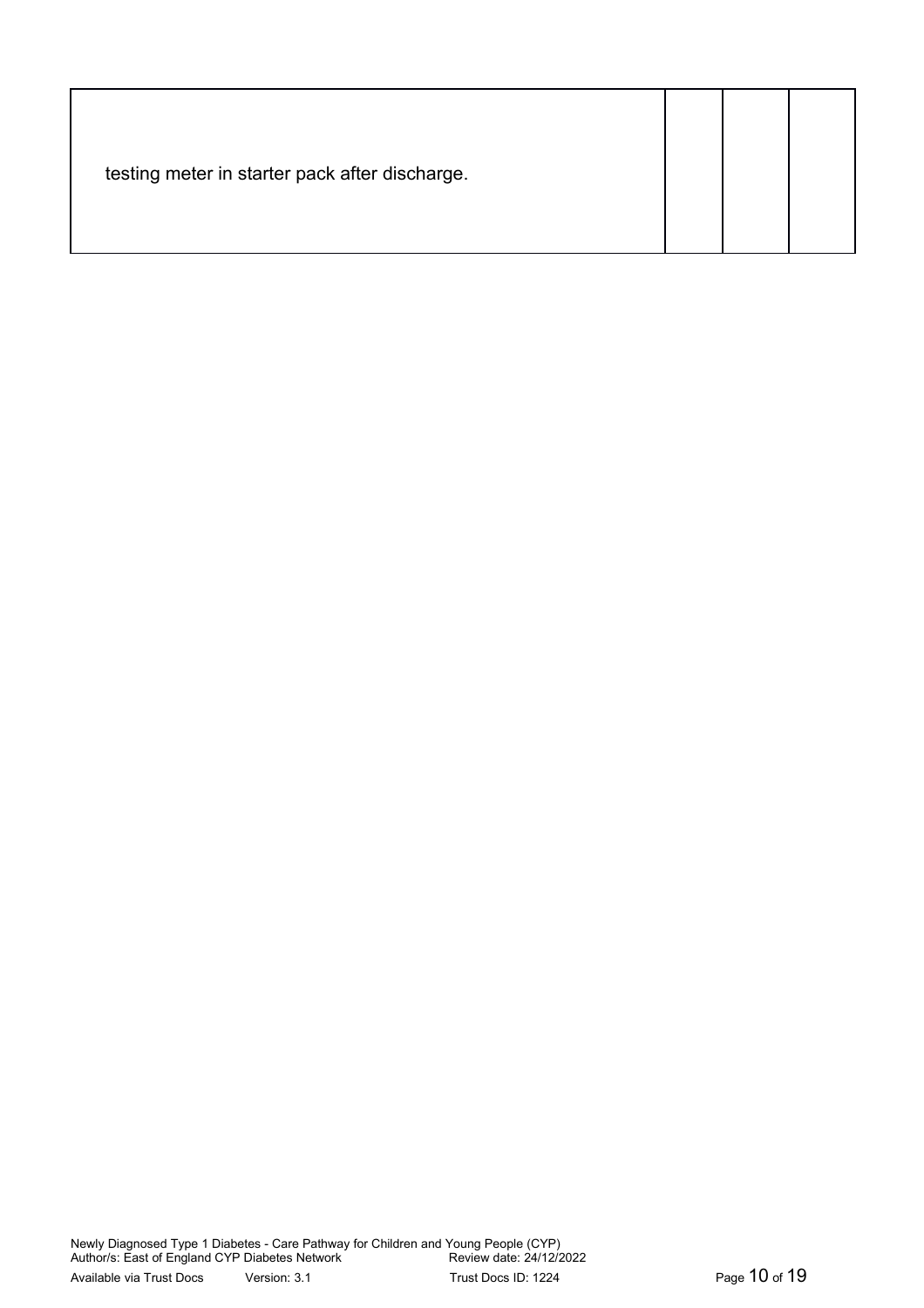## \***Management Of Elevated CBG Levels During First Few Days After Diagnosis**

The blood glucose levels may 'run high' for the first few days. There is no need to keep correcting with extra doses of insulin NOVORAPID in between regular doses unless CBG **is >20mmol/L or has CBK above 0.6 mmols/l.** Constantly giving small amounts of insulin NOVORAPID in a newly diagnosed child who is well, is unnecessary.

Table 2

**If CBG is greater than 20mmo/l three hours after the last bolus dose a further correction dose of Novorapid should be given. (If correction dose is not known give 10% of TDD of insulin as a correction dose).**

**Example :-**

**Child weight = 40Kg TDD of 30units (if starting on 0.75 units/Kg/day)** 

 **10% = 3 unit correction dose of Insulin NOVORAPID.** 

- **Correction dose can be given between meals or at night or dose added to mealtime insulin dose if due.**
- **Correction doses should have a minimum 3 hour gap between doses (2 hours on medical / diabetes team advice) and check CBG 2 hours after a correction dose is given.**

**Always prescribe STAT/ correction dose of Insulin NOVORAPID on the 'ONCE ONLY PRESCRIPTION' section of the drug chart/ EPMA (ensure UNITS is written in full)**

During next few days insulin doses will be adjusted by the family with the support of the CYP diabetes team.

## \***Dietary Intake**

| Explain to parents:                                                                                                                                                                                                                        | $(\check{ }')$ | Date | Initial |
|--------------------------------------------------------------------------------------------------------------------------------------------------------------------------------------------------------------------------------------------|----------------|------|---------|
| • *In the first few weeks following diagnosis CYP may eat more than<br>they would normally. This is usual and will settle.                                                                                                                 |                |      |         |
| • *CYP requires a healthy, balanced and age appropriate diet.<br>No foods are off limits but some are best consumed after a main<br>meal with insulin.                                                                                     |                |      |         |
| • *Take carbohydrate with each meal. Snacks are not essential but<br>in the first few weeks are expected due to increased hunger.<br>• *CYP requires sugar free drinks. Diet fizzy drinks or squash with<br>no added sugar are acceptable. |                |      |         |
| • *Dietitian will advise on ideas for carb free snacks                                                                                                                                                                                     |                |      |         |
| • Carbohydrate counting education will commence with<br>family/young person at diagnosis and family will be seen by<br>dietician for in depth carb counting education within 14 days                                                       |                |      |         |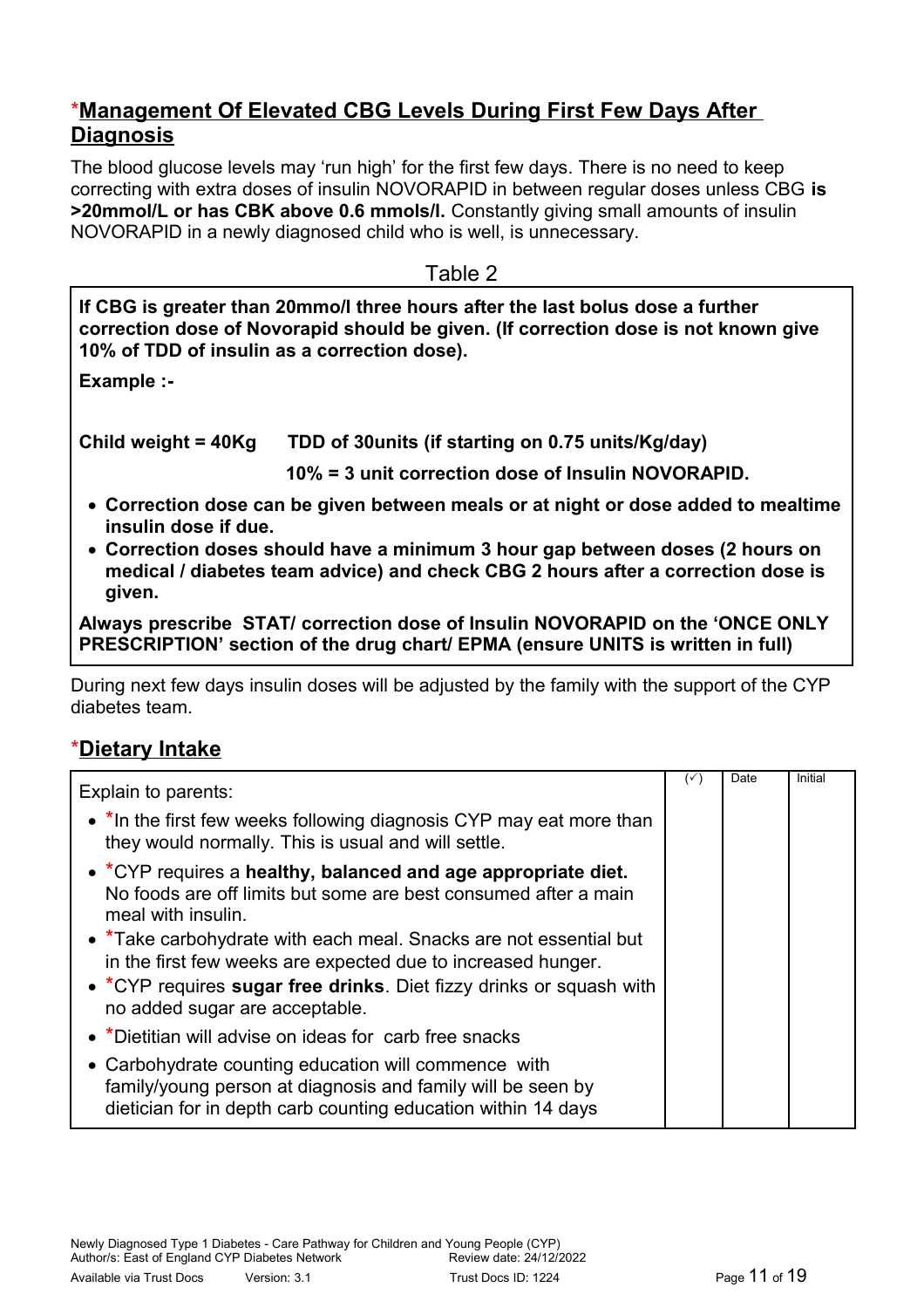## **Education** (see Appendix 2)

\*Encourage CYP and parents to begin reading the Education Booklets in the Starter Pack and, if able, download the Digibete app on their smartphone and link to **NNUH clinic code SRGMM**. Ask them to write down questions they have.

| • *Aim of treatment is to maintain BG levels pre-meal $4 - 7$ mmol/L<br>and post meal 5-9mmol/L as often as possible. For those<br>intending to drive BG must be above 5mmol/L before driving.                                                                                                               | $(\check{ }')$ | Date | Initial |
|--------------------------------------------------------------------------------------------------------------------------------------------------------------------------------------------------------------------------------------------------------------------------------------------------------------|----------------|------|---------|
| *Explain to parents and CYP about hypoglycaemia (CBG level<br><4mmol/L), its causes and how to treat, at an appropriate time.<br>This is most important for those with CBG levels near normal<br>range during admission. Please refer to hypoglycaemia<br>information in Education Booklets in starter pack. |                |      |         |
| • CYP Diabetes Team $-$ blood ketone testing                                                                                                                                                                                                                                                                 |                |      |         |
| CYP Diabetes Team - glucagon training. May take place after<br>discharge                                                                                                                                                                                                                                     |                |      |         |
| • CYP Diabetes Team - hyperglycemia and illness management                                                                                                                                                                                                                                                   |                |      |         |
| CYP Diabetes Team – Management of exercise                                                                                                                                                                                                                                                                   |                |      |         |
| CYP Diabetes Team - relevance of HbA1c and CBG 'time in<br>target'                                                                                                                                                                                                                                           |                |      |         |

### **Referrals and Multi-Disciplinary Team**

| • Refer to CYP Diabetes Dietitian at diagnosis to<br>commence/continue carbohydrate (CHO) counting education                                                                                          | $\checkmark$ | Date | Initial |
|-------------------------------------------------------------------------------------------------------------------------------------------------------------------------------------------------------|--------------|------|---------|
| • CYP Diabetes Team to inform Paediatric Psychologist of<br>Diagnosis.                                                                                                                                |              |      |         |
| • CYP Diabetes team to complete GP letter regarding diagnosis and<br>repeat prescription requirements. GP letter must be sent securely<br>to GP by the end of the second working day after discharge. |              |      |         |
| • CYP Diabetes Team to make OPA within 2 weeks in the<br>appropriate clinic.                                                                                                                          |              |      |         |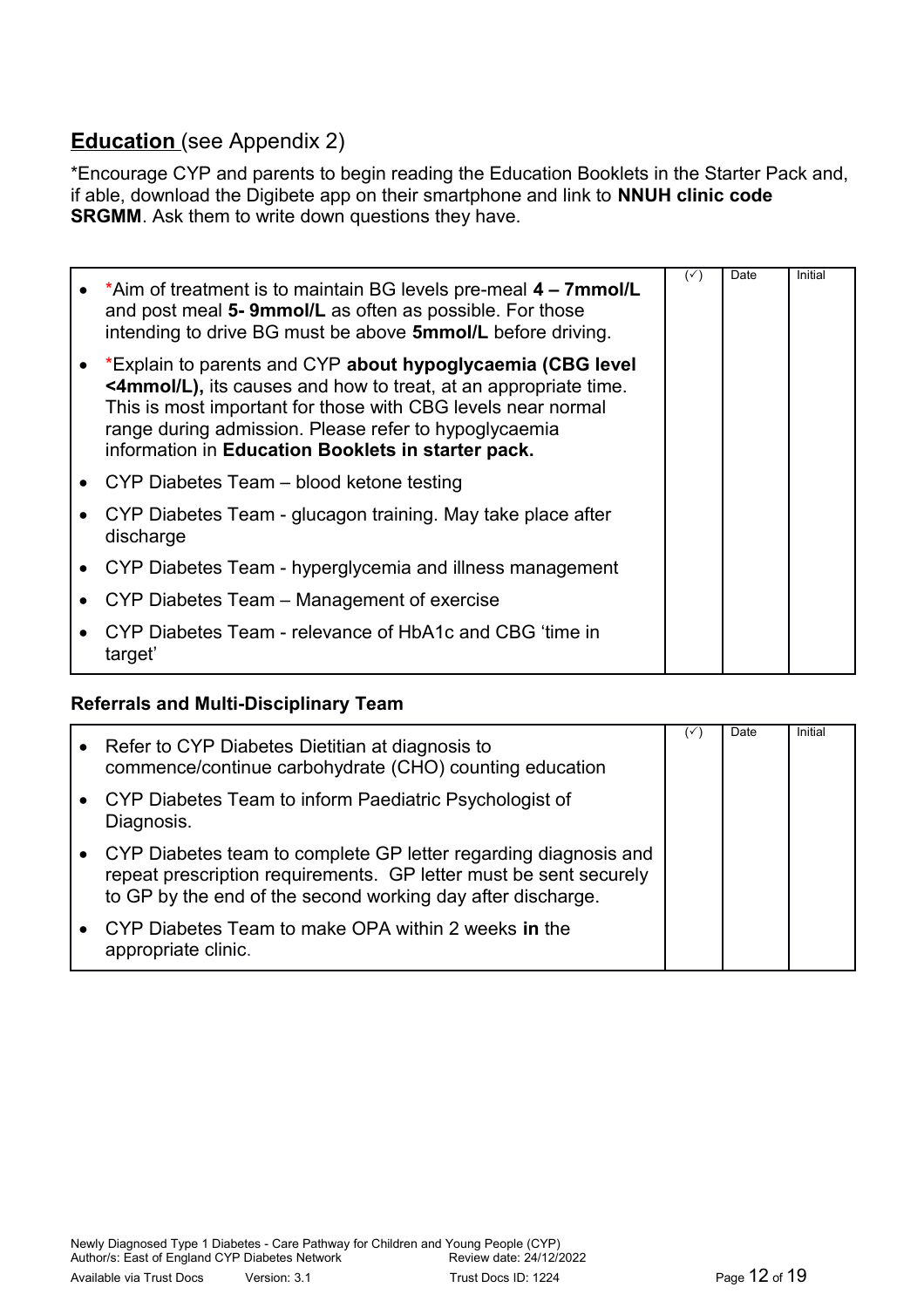## **Supplies From Pharmacy**

| *MDI Regimen (under 2 years)                         | *MDI Regimen (over 2 years)                                          |
|------------------------------------------------------|----------------------------------------------------------------------|
| • Insulin NOVORAPID 3mL PENFIL<br>CARTRIDGES X 5     | • Insulin NOVORAPID 3mL PENFIL<br><b>CARTRIDGES X 5 with Novopen</b> |
| • Insulin LEVEMIR 3mL PENFIL<br><b>CARTRIDGES X3</b> | Echo red x1<br>• Insulin Degludec 3mL cartridges x5 with             |
| Provide Novopen Echo x1 blue and x1 red as           | Novopen echo blue x1 or                                              |
| part of starter kit                                  | • Degludec Flexi pen x5<br>(for aged over 12 years only)             |
|                                                      |                                                                      |

- BD Micro fine Needles (4mm) x 1 box of 100
- Glucogel or similar product , Glucagon im injection (dose for weight)

| <b>Prescribe using EPMA</b>              |             |         |
|------------------------------------------|-------------|---------|
| Supplies have been ordered from pharmacy | <b>Date</b> | Initial |

# **Discharge**

|           |                                                                                                                                                                                                            | $(\check{ }')$ | <b>Date</b> | <b>Initial</b> |  |
|-----------|------------------------------------------------------------------------------------------------------------------------------------------------------------------------------------------------------------|----------------|-------------|----------------|--|
|           | *Discharge weight                                                                                                                                                                                          |                |             |                |  |
| $\bullet$ | *Provide the CYP and family with 24-hour telephone contact<br>numbers card and explain who and how to contact for support.<br>Check postal address and family telephone contact numbers -<br>document them |                |             |                |  |
|           | • *Admitting Medical Team to review available blood results before<br>discharge & inform CYP Diabetes Team of any pending results.                                                                         |                |             |                |  |
|           | • * If CYP Diabetes Team have not seen the patient before<br>discharge please call 01603 287504( option 2 and leave a<br>message) and email pdsn@nnuh.nhs.uk                                               |                |             |                |  |
|           | • Provide family with GP prescription letter and ask then to take to<br>GP.                                                                                                                                |                |             |                |  |
|           | CYP Diabetes Team to review pending/diagnostic blood results.                                                                                                                                              |                |             |                |  |

It may be necessary for CYP to return to **CAU or outpatient** department if they require additional support with injections and/or CBG monitoring until CYP Diabetes Team becomes available. The CYP Diabetes Team will continue care after discharge.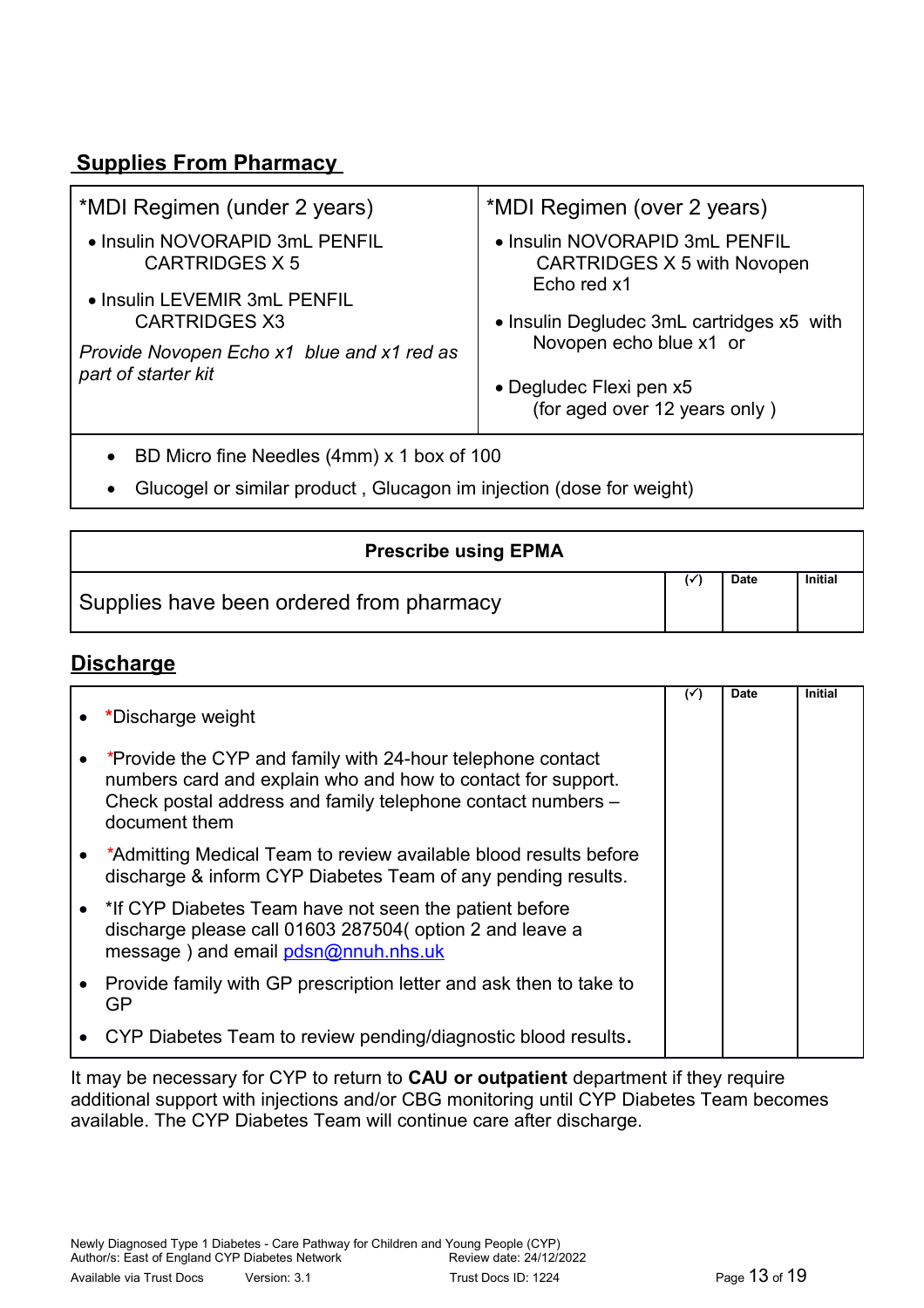## **Follow Up**

- Family will be contacted by The CYP Diabetes Team following discharge. Home and school visits will be arranged as appropriate and within current infection control guidance.
- All children with T1DM should have access to 24 hours telephone advice.
- All school aged children require a school care plan in place either before or soon after return to school (the school care plan will be completed jointly by the family, school staff, C&YP Diabetes Team and School Health Team).

## **Contents of diabetes starter pack (rucksack) for family**:

| Accu-chek Aviva Expert meter (or similar<br>alternative))<br>Accu-chek Fastclix lancet drums x 2<br>boxes<br>Accu-chek Aviva Test strips x 1 box of 50<br>strips<br>Control solution x 1 box<br>Optium Blood Ketone Test meter & box<br>of strips<br><b>CYP Diabetes Education Booklets</b><br>Rucksack for younger children can contain a<br>teddy. | Blood glucose diary<br>• Small sharps bin, if available<br>Contact information card with<br>$\bullet$<br>telephone numbers for CYP Diabetes<br>Team and CYP Diabetes Out of<br>Hours Service (this is in the back of<br>the communications / red folder)<br>Carbs & Cals Book<br>Lift Juice and / or Lift tabs<br>$\bullet$ |
|------------------------------------------------------------------------------------------------------------------------------------------------------------------------------------------------------------------------------------------------------------------------------------------------------------------------------------------------------|-----------------------------------------------------------------------------------------------------------------------------------------------------------------------------------------------------------------------------------------------------------------------------------------------------------------------------|
|------------------------------------------------------------------------------------------------------------------------------------------------------------------------------------------------------------------------------------------------------------------------------------------------------------------------------------------------------|-----------------------------------------------------------------------------------------------------------------------------------------------------------------------------------------------------------------------------------------------------------------------------------------------------------------------------|

## **Monitoring Compliance**

- Audit of care pathway
- Monitor any adverse incidents as per Trust policy

### **References**

- 1) National Institute for Health and Care Excellence (2015) Diabetes (type 1 and type 2) in children and young people: diagnosis and management (ng 18)
- 2) International Society of Paediatric & Adolescent Diabetes (ISPAD) Consensus Guidelines 2018. [www.ispad.org](http://www.ispad.org/)
- 3) Diabetes UK (DUK) 2012. 4 T's Campaign [www.diabetes.org.uk](http://www.diabetes.org.uk/)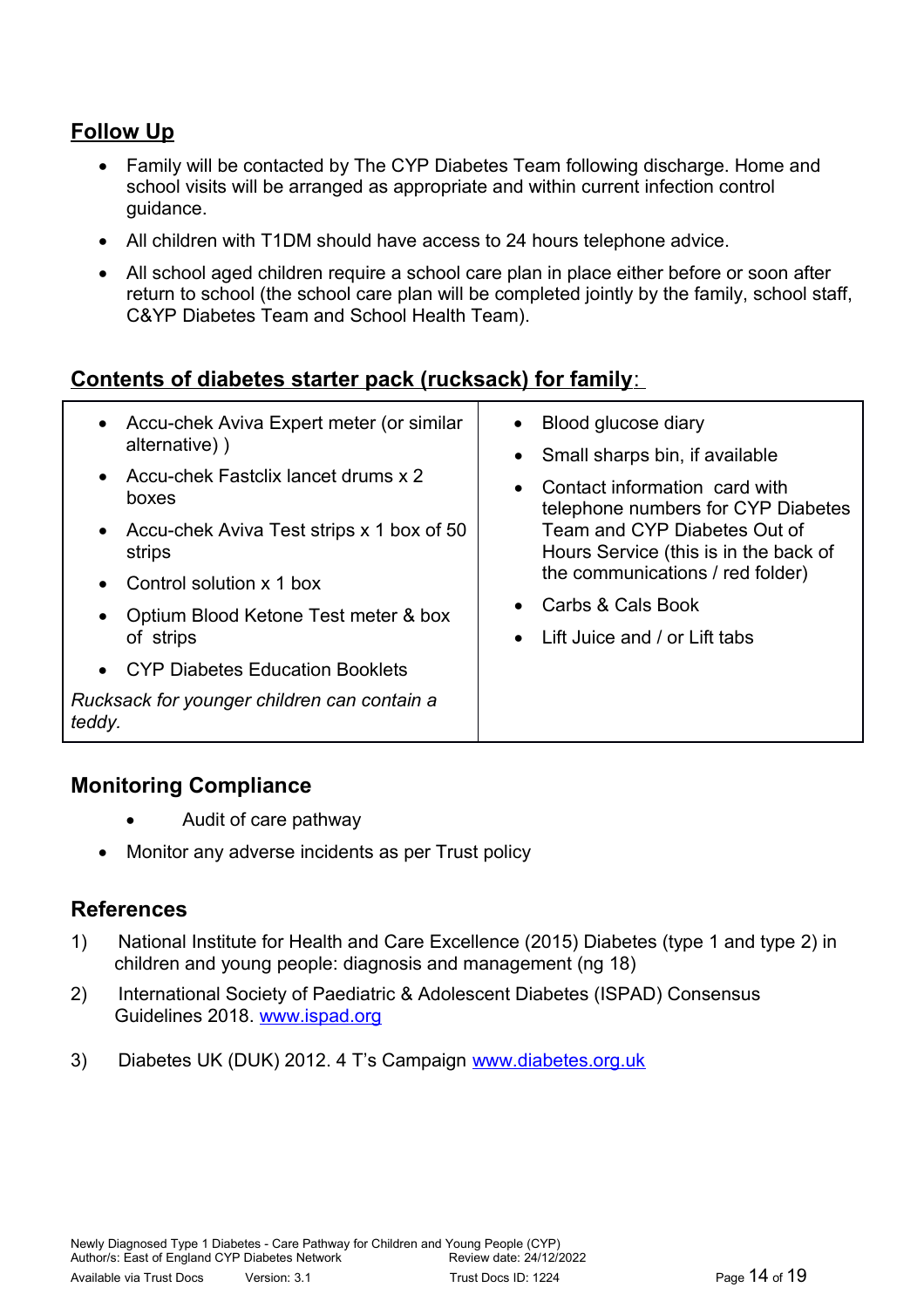## **Appendix 1**

#### 24 hour ADVICE / ESCALATION PATHWAY FOR: CHILDREN and YOUNG PEOPLE WITH DIABETES (CYPD)

Please read the escalation policy before contacting the team. Contact should only be made by Registrar level and above.

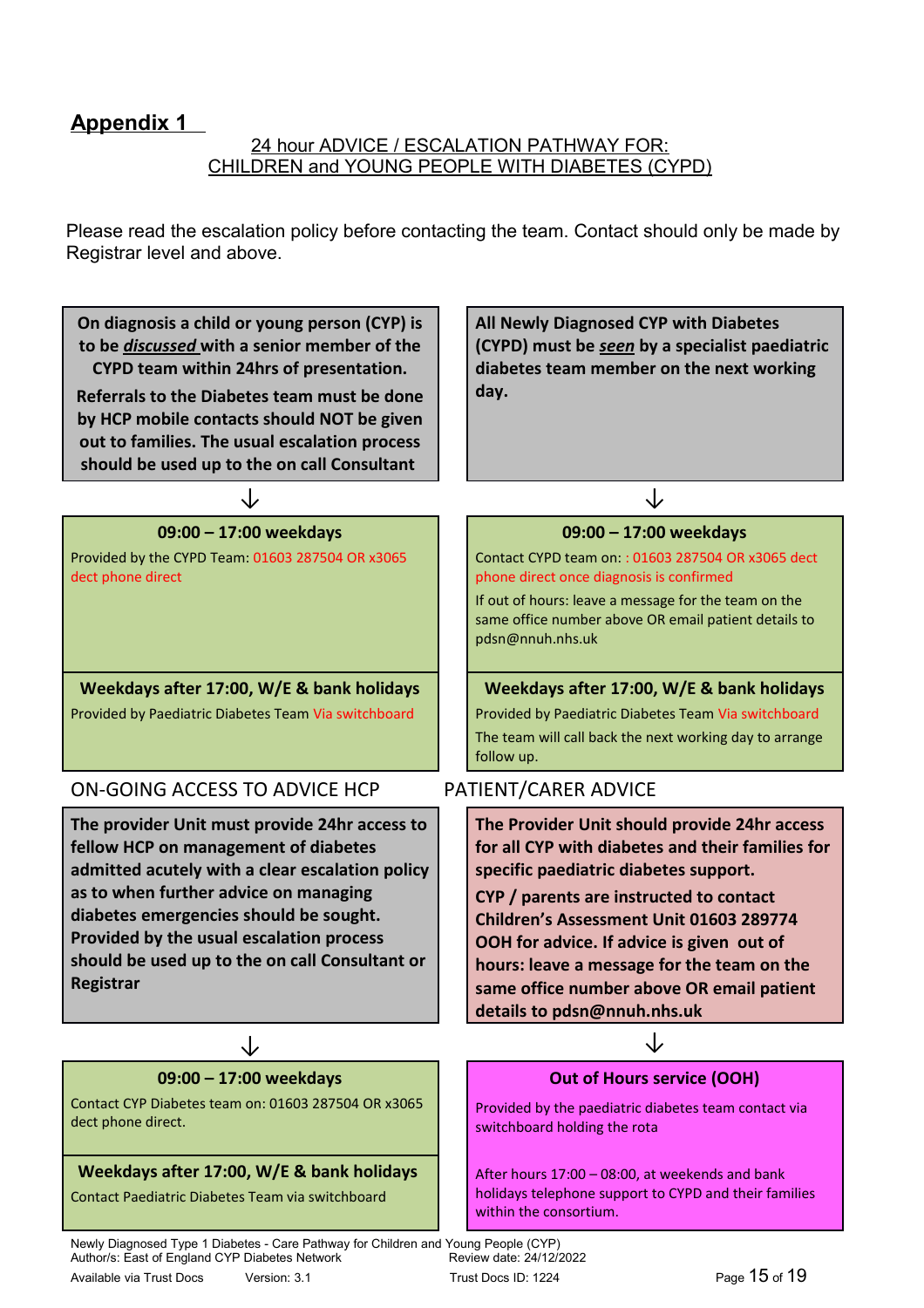**On advice of Paediatric Diabetes consultant** CATS (Children's Acute Transfer Services) would be contacted for treatment / transfer advice.

# **Appendix 2**

### **Education topics to be covered at Diagnosis and the first month following diagnosis. Structured education resources and Digibete are available to support education.**

 $\sqrt{ }$ 

| <b>Topic</b>                                            | <b>Date</b> | <b>Name</b> | Signatur<br>e | <b>Designation</b> |  |
|---------------------------------------------------------|-------------|-------------|---------------|--------------------|--|
| <b>What is Diabetes?</b>                                |             |             |               |                    |  |
| Causes & symptoms                                       |             |             |               |                    |  |
| Explanation of Remission (Honeymoon) Period             |             |             |               |                    |  |
| <b>Insulin</b>                                          |             |             |               |                    |  |
| Different types of insulin, action & duration of action |             |             |               |                    |  |
| Dosages                                                 |             |             |               |                    |  |
| Use of correction doses                                 |             |             |               |                    |  |
| Storage                                                 |             |             |               |                    |  |
| Leaflets                                                |             |             |               |                    |  |
| <b>Injections</b>                                       |             |             |               |                    |  |
| Technique                                               |             |             |               |                    |  |
| Sites/rotation                                          |             |             |               |                    |  |
| Use of pen/pump device                                  |             |             |               |                    |  |
| Timing of insulin injections                            |             |             |               |                    |  |
| Disposal of sharps                                      |             |             |               |                    |  |
| <b>Capillary Blood Glucose Monitoring (CBGM)</b>        |             |             |               |                    |  |
| Why, how and when to check                              |             |             |               |                    |  |
| Target range and 'time in target'                       |             |             |               |                    |  |
| When and how to seek advice                             |             |             |               |                    |  |
| <b>Ketone Testing</b>                                   |             |             |               |                    |  |
| Why, how and when to check                              |             |             |               |                    |  |
| Interpretation of results and actions to take           |             |             |               |                    |  |
| When and how to seek advice                             |             |             |               |                    |  |
| Hypoglycaemia                                           |             |             |               |                    |  |
| What is hypoglycaemia                                   |             |             |               |                    |  |
| Causes/symptoms/prevention                              |             |             |               |                    |  |
| Management                                              |             |             |               |                    |  |
| <b>Dietary Advice</b>                                   |             |             |               |                    |  |
| Healthy eating                                          |             |             |               |                    |  |
| Carbohydrate awareness/counting                         |             |             |               |                    |  |
| <b>Exercise Management</b>                              |             |             |               |                    |  |
| When to CBG monitor                                     |             |             |               |                    |  |
| How to manage carbohydrates and insulin                 |             |             |               |                    |  |
| <b>Illness Management</b>                               |             |             |               |                    |  |
| Illness management and Diabetic Ketoacidosis prevention |             |             |               |                    |  |
| 24hr Telephone contact numbers                          |             |             |               |                    |  |
| <b>School</b>                                           |             |             |               |                    |  |
| School care plan                                        |             |             |               |                    |  |
| Equipment for school including hypoglycaemia treatment  |             |             |               |                    |  |
| Identifying a place to CBG monitor and inject           |             |             |               |                    |  |
| <b>Prescriptions</b>                                    |             |             |               |                    |  |

Newly Diagnosed Type 1 Diabetes - Care Pathway for Children and Young People (CYP) Author/s: East of England CYP Diabetes Network **Review date: 24/12/2022** Available via Trust Docs Version: 3.1 Trust Docs ID: 1224 Page 16 of 19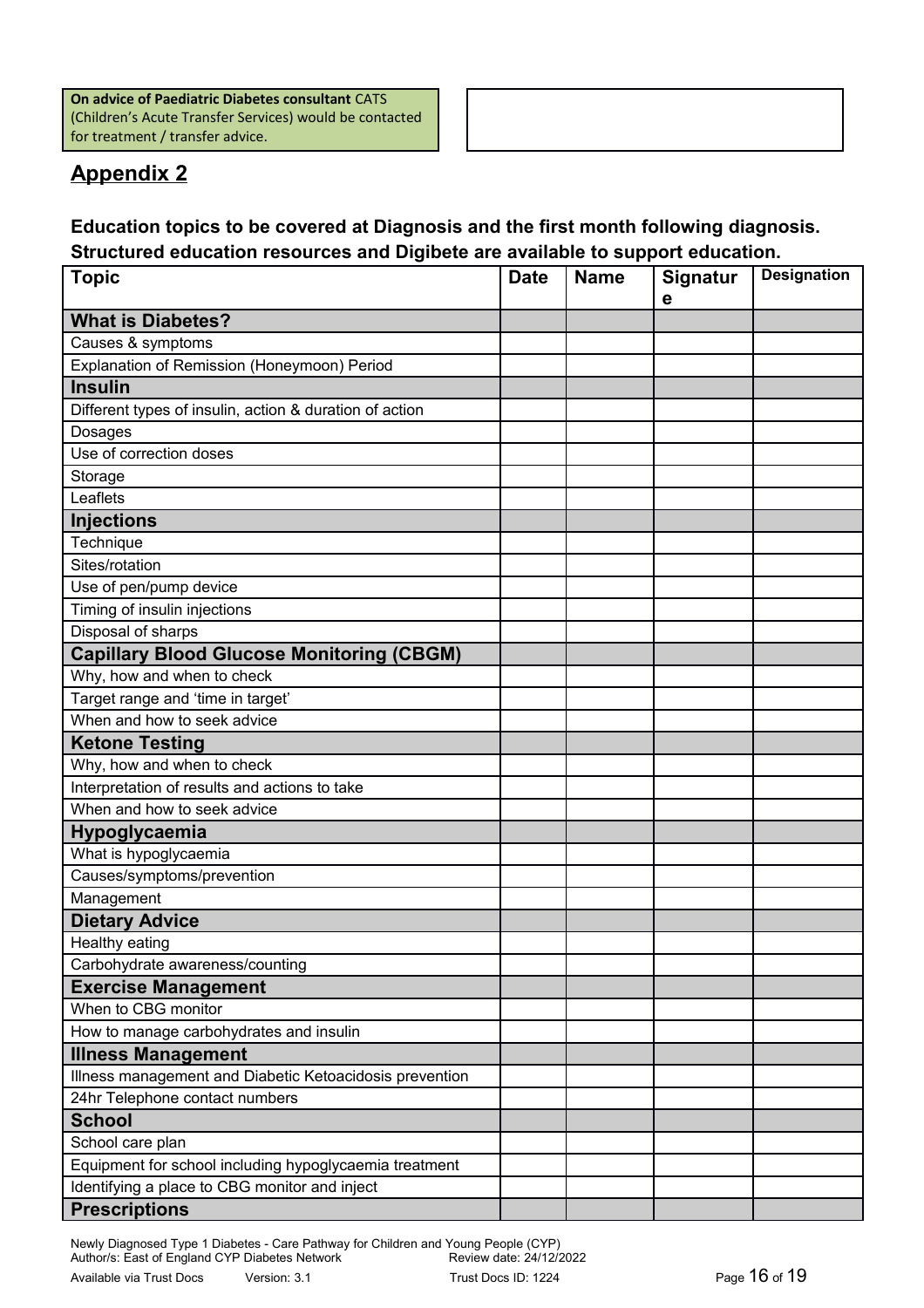| When and how to obtain repeat prescription items                                                                     |  |  |
|----------------------------------------------------------------------------------------------------------------------|--|--|
| <b>Identification</b>                                                                                                |  |  |
| Medic alert / diabetes card                                                                                          |  |  |
| <b>Disability Living allowance</b>                                                                                   |  |  |
| Where to obtain form and access help to complete e.g. DUK                                                            |  |  |
| <b>Support Groups/ Services</b>                                                                                      |  |  |
| DUK, JDRF, East of England face book group                                                                           |  |  |
| Provide Information relating to impact of diagnosis and<br>emotional well-being and how to access psychology support |  |  |

# **Appendix 3**. **Ambulatory Management of Mild DKA**

Introduction:

A child who has mild DKA and appears well may be suitable for ambulatory management, with subcutaneous insulin and oral rehydration. Approximately 40% of children with confirmed DKA will fall into this category. **The decision to manage a child in this way should be discussed with the on-call consultant or a member of the diabetes team.** 

Criteria for diagnosis of mild DKA:

- Appears well and able to tolerate oral fluids and food.
- PH 7.200- 7.299

Management:

- Administer a **Correction Dose** or 10% of TDD (total daily dose) of rapid-acting insulin analogue (eg: Novorapid, Humalog or Apidra) by **subcutaneous injection using an insulin pen** *as soon as possible.*
- The dose required can be calculated using the "The 100 Rule" (see below). This is a simple formula for calculating the expected drop in blood glucose produced by 1 unit of rapid insulin. This is called the Correction Factor (CF). Note that " the 100 rule" applies to all children treated using ambulatory management, *including patients on insulin pumps*

| The 100 Rule                                                                                                                                          | <b>Example</b>                                                                                                                                                                                    |  |
|-------------------------------------------------------------------------------------------------------------------------------------------------------|---------------------------------------------------------------------------------------------------------------------------------------------------------------------------------------------------|--|
| $\vert$ CF = 100 ÷ Total Daily Dose of<br><b>Insulin</b><br>The goal is to administer sufficient insulin to reduce<br>the blood glucose below 10 mmol | A child on total daily dose of 21 units,<br>with a blood glucose of 29.8 mmol/L<br>Correction Factor = $100 \div 21 = 4.8$<br>Correction Dose = $(29.8 - 10) \div 4.8 =$<br>$19.8 \div 4.8 = 4.1$ |  |
|                                                                                                                                                       | Required dose = $4 u$ (round to                                                                                                                                                                   |  |
|                                                                                                                                                       | nearest convenient dose)                                                                                                                                                                          |  |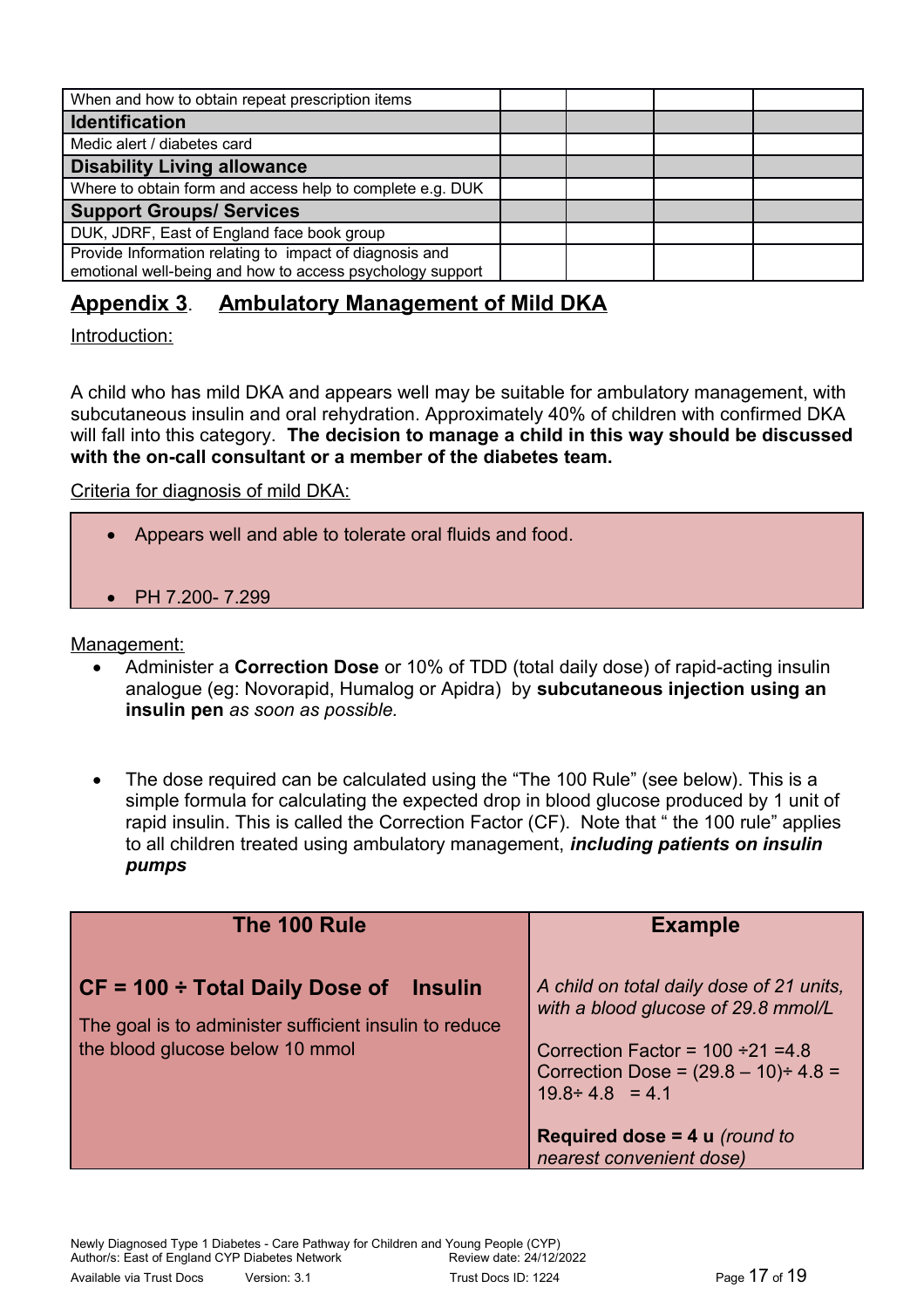| Correction Dose = (Blood glucose <sub>-</sub> 10) |  |
|---------------------------------------------------|--|
| <b>CF</b><br>Round fractions to convenient dose   |  |

The initial correction dose of insulin may be repeated after 2-3 hours, if there is insufficient response to the initial injection. The child should start or resume their normal insulin therapy, (adjusted as appropriate for hyperglycemia), as soon as is convenient (usually at a normal meal time).

| For newly diagnosed children in DKA, the Total Daily Dose can be calculated as follows: |  |
|-----------------------------------------------------------------------------------------|--|
|                                                                                         |  |

### **TDD= 0.75 ×Body weight (kg**)

See also new patient guideline:Initiate treatment as per the new patient guideline when the clinical condition has improved.

Monitoring:

| Hourly blood glucose and ketone      |                                                                                           |
|--------------------------------------|-------------------------------------------------------------------------------------------|
| measurements                         | Lack of clear resolution of acidosis/ketosis<br>or hyperglycaemia within 4-6 hours or the |
| • 2-4 hourly blood gas measurements  | patient becoming less well, is an indication                                              |
| <b>Frequent clinical assessments</b> | for standard DKA therapy with IV fluids<br>and insulin.                                   |
|                                      |                                                                                           |

## **Appendix 4**

| <b>New Diabetes Letter for GP</b><br><b>Our Vision</b><br>To provide every patient<br>with the care we want<br>for those we love the most                                                               | Norfolk and Norwich University Hospitals <b>NHS</b><br><b>NHS Foundation Trust</b>                                                                                                  |  |  |  |
|---------------------------------------------------------------------------------------------------------------------------------------------------------------------------------------------------------|-------------------------------------------------------------------------------------------------------------------------------------------------------------------------------------|--|--|--|
| Dr Emma Webb, Dr Ravi Alanoor,<br>Dr Vipan Datta, Dr E Sotiridou<br><b>Consultant Paediatric Endocrinologists</b><br>Dr Jo-Anne Veltman : Specialist Dr<br>01603 286286 (ask for consultants secretary) | Jenny Lind Children's Department,<br><b>Norfolk &amp; Norwich University Hospitals</b><br><b>NHS Foundation Trust,</b><br><b>Colney Lane,</b><br>Norwich, NR4 7UY<br>☎ 01603 286286 |  |  |  |
| <b>Paediatric Diabetes Specialist Nurses</b><br><b>☎ 01603 287504 ( OPTION 2)</b><br>Email pdsn@nnuh.nhs.uk                                                                                             | <b>Kris Howell 01603 289678</b><br>Lead Paediatric Diabetes Dietitian<br>kristoffer.howell@nnuh.nhs.uk                                                                              |  |  |  |
| Type 1 (Insulin Dependent) Diabetes - New diagnosis                                                                                                                                                     |                                                                                                                                                                                     |  |  |  |
| <b>Patient Details</b>                                                                                                                                                                                  | <b>Admission Date:</b>                                                                                                                                                              |  |  |  |
|                                                                                                                                                                                                         | Discharge Date:                                                                                                                                                                     |  |  |  |
|                                                                                                                                                                                                         | Follow-up:                                                                                                                                                                          |  |  |  |
| Newly Diagnosed Type 1 Diabetes - Care Pathway for Children and Young People (CYP)<br>Author/s: East of England CYP Diabetes Network                                                                    | Review date: 24/12/2022                                                                                                                                                             |  |  |  |